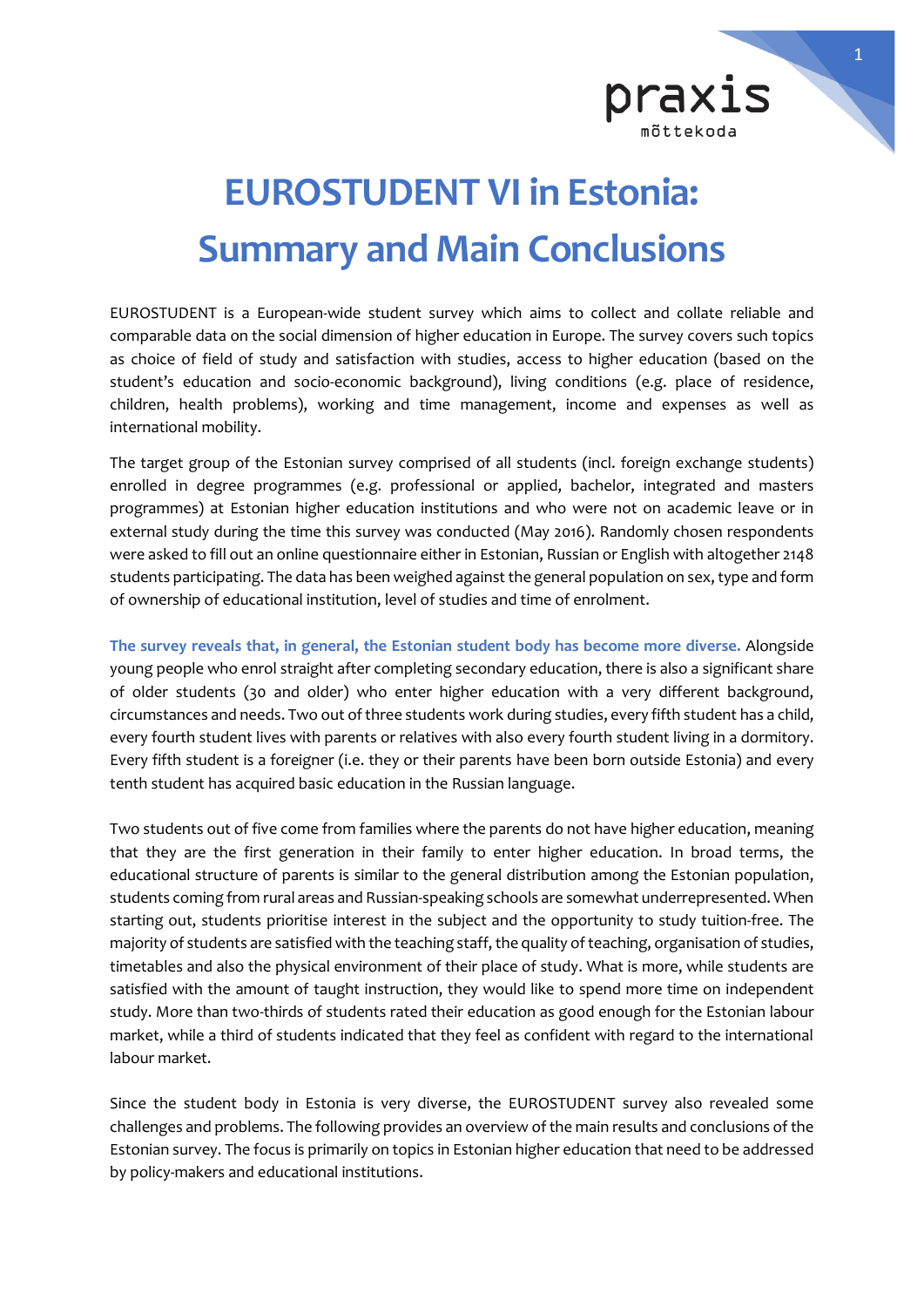

**In Estonia, the average student is 26 years old, which is similar to Nordic countries (Hauschildt** *et al***., 2015), while also setting us apart from many European countries where the average age still stands at 25 or less. Understandably, students have different needs when pursuing their educational goals at different stages of their lives. In Estonia, educational support services focus mainly on so-called typical students (those enrolling straight after completing secondary education) and are less considerate of the needs of other types of students.** 

More than a fifth of Estonian students (excluding doctoral students) are 30 or older, which indicates that educational institutions should take the diversity of the student body into more careful consideration, particularly age-related circumstances and needs, especially for combining studying and working. The students that are at least 30 years old are predominantly working full time and have decided to pursue academic studies alongside work, with 87% working during studies, and 86% identifying mainly as workers who also study. What is more, their reasons for working differ from those of younger students, i.e. they work to cover their living expenses. As much as 66% of 30-year-olds and older students feel that they could not afford to pursue higher education without having a full-time job. Another factor that sets them apart from younger students is that most of them (65%) have a job that is closely related to their field of study, but at the same time, working prevents them from fully committing to studies and also gaining international experience by studying abroad.

The weekly workload is the highest for students who are at least 30 years old. On average, they spend approximately 70 hours per week on studying and working, incl. 16 hours on taught courses, 16 hours on independent study and 38 hours on paid employment. According to their own assessment, they do not spend less time on their studies than their younger counterparts, however, their cumulative workload per week amounts to so much that one activity is bound to suffer at the expense of the other. At the same time, 22% are of the opinion that they would prefer to spend more time on taught courses and 36% would prefer to have more time for personal study, while 27% wish to spend less time working.

We must also bear in mind that an astounding 72% of students in this age group are also parents, adding an extra dimension to their workload. Every other student in this age group, who is raising a child under 7 years of age, feels that child rearing prevents them from focusing on their studies. Almost half (46%) of them have put their studies on hold for at least two semesters because of family-related reasons. Although gaining international experience should be an integral part of academic pursuits, there are not many people (13%) among this age group who plan to study abroad even for a short time, and compared to younger students, this group boasts the highest share (78%) of students who are not even planning to study abroad, citing separation from loved ones and loss of paid employment as main reasons.

Therefore, the situation of students over 30 differs significantly from the experiences of their younger peers who have enrolled straight out of secondary school. At a time when the number of young people entering higher education is declining due to demographic trends, when almost a third of Estonia's working age population is without either vocational or higher education and at a time when the rapidly changing labour market demands constant and/or agile upgrading, Estonia needs to make the pursuit of higher education more attractive and flexible for older students in order to maintain and/or increase the competitiveness of its workforce.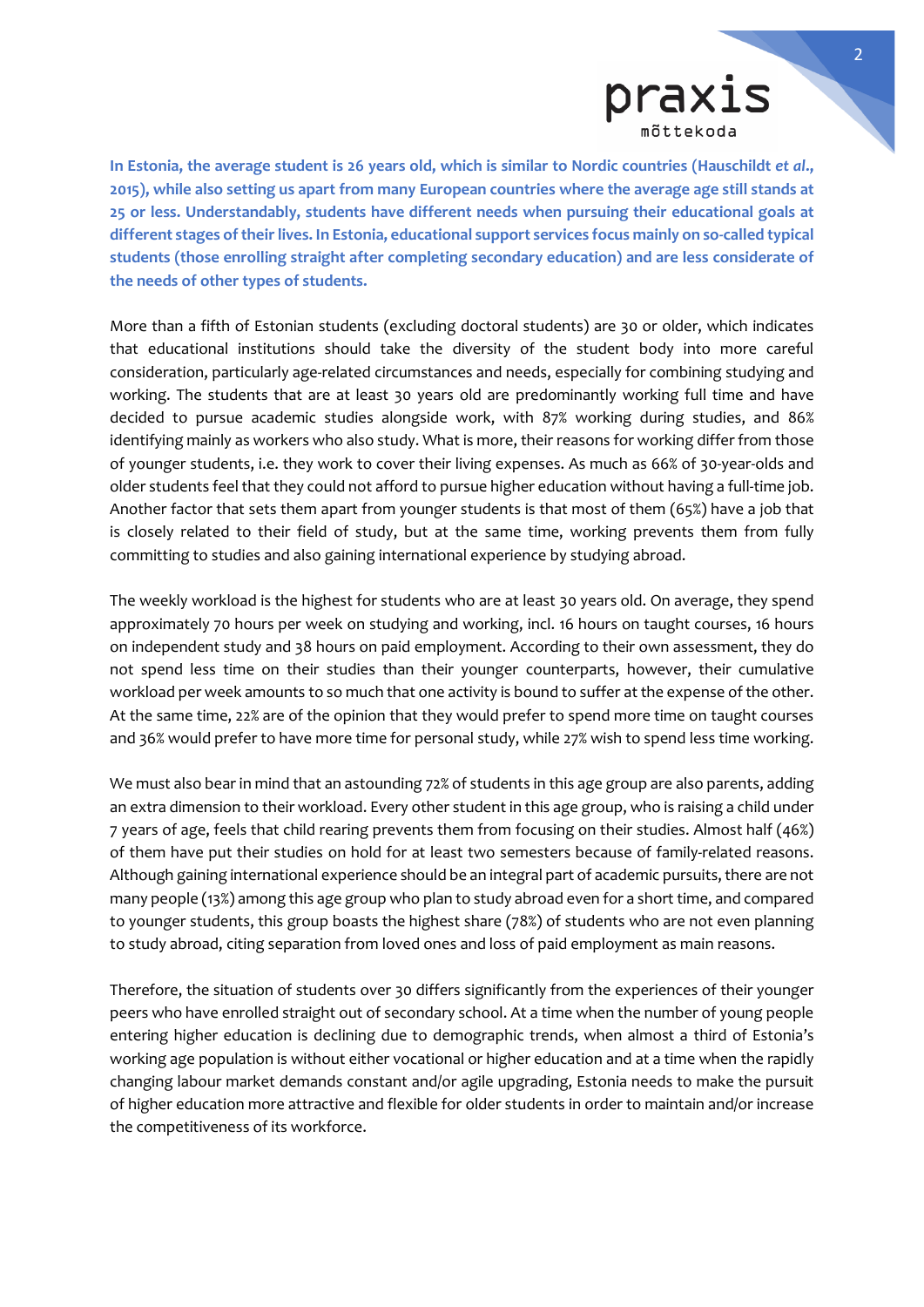

Although Estonia already has a large share of students who are at least 30 years old, their specific needs in higher education should be given more consideration in the future. The current organisation of studies, as well as grants and services, must be brought into better alignment with the needs of adult working students with children in order to enable combining work, studies and family life in a more manageable way. One option to consider is to reduce the mandatory workloads stipulated for maintaining a tuition-free status for those adult students (e.g. at least 30 years old) who have enrolled in higher education for the first time.

In addition, it is important to ensure that older students could experience international study in their homeland, e.g. either through foreign lecturers or exchange students, but also by studying international examples (e.g. case studies from other countries) and using different technological solutions. Furthermore, support services need to be critically reviewed as well (e.g. child care). In the current paradigm of life-long learning and diverse labour trends, it is paramount that the Ministry of Education and Research, together with the Ministry of Social Affairs and local municipalities focus on creating different types of public child care options (e.g. open early in the morning, late at night, during nighttime and weekends) for people pursuing higher education.

**The reasons why students work, how frequently and their time-use patterns indicate that working is a normal part of modern student life. Therefore, it would be more reasonable to address their working as an opportunity to diversify the learning process, as opposed to approaching it as an unwanted activity that competes with studying.**

Two out of three students (66%) work alongside their studies. This number has remained relatively stable during the past decade, although at the same time, there has been a significant increase – from 40% to 53% - in the number of students in regular employment (i.e. working throughout the semester) that has gone up both among full-time and part-time students. When asked to assess their everyday circumstances, more than half (54%) of working students identified themselves primarily as workers, who study on the side. The main reason for working, in addition to covering living expenses, is the desire to obtain relevant work experience. Similarly to prior studies (Espenberg *et al.,* 2013, Kirss *et al.,* 2011), this one also corroborates that there are no direct links between the probability of students' working and their parents' socio-economic background, indicating that students choose to work because it will have an effect on their future competitiveness, development potential and offers relevant professional work experience (Mägi *et al.,* 2012).

In this context, it is important to take a look at the average weekly working hours of regularly employed students, which has stood at 31 hours per week for the past couple of years, while the number of hours dedicated to studying (33 hours per week) has been steadily increasing. Obviously, there are differences in time-use patterns of working and non-working students, e.g. non-working students spend on average 37 hours per week studying, while working students study for 31 hours. Working students find it more difficult to make time for studying due to the additional workload and we know from previous studies that in case of scheduling conflicts, their first preference will be work (Mägi *et al.,*2011).

While students are relatively satisfied with the time spent in taught courses (two thirds would like to continue at the current rate), then with regard to time allocated for independent study and working, more than half would prefer to see some changes – 60% and 54% respectively. What is more, most people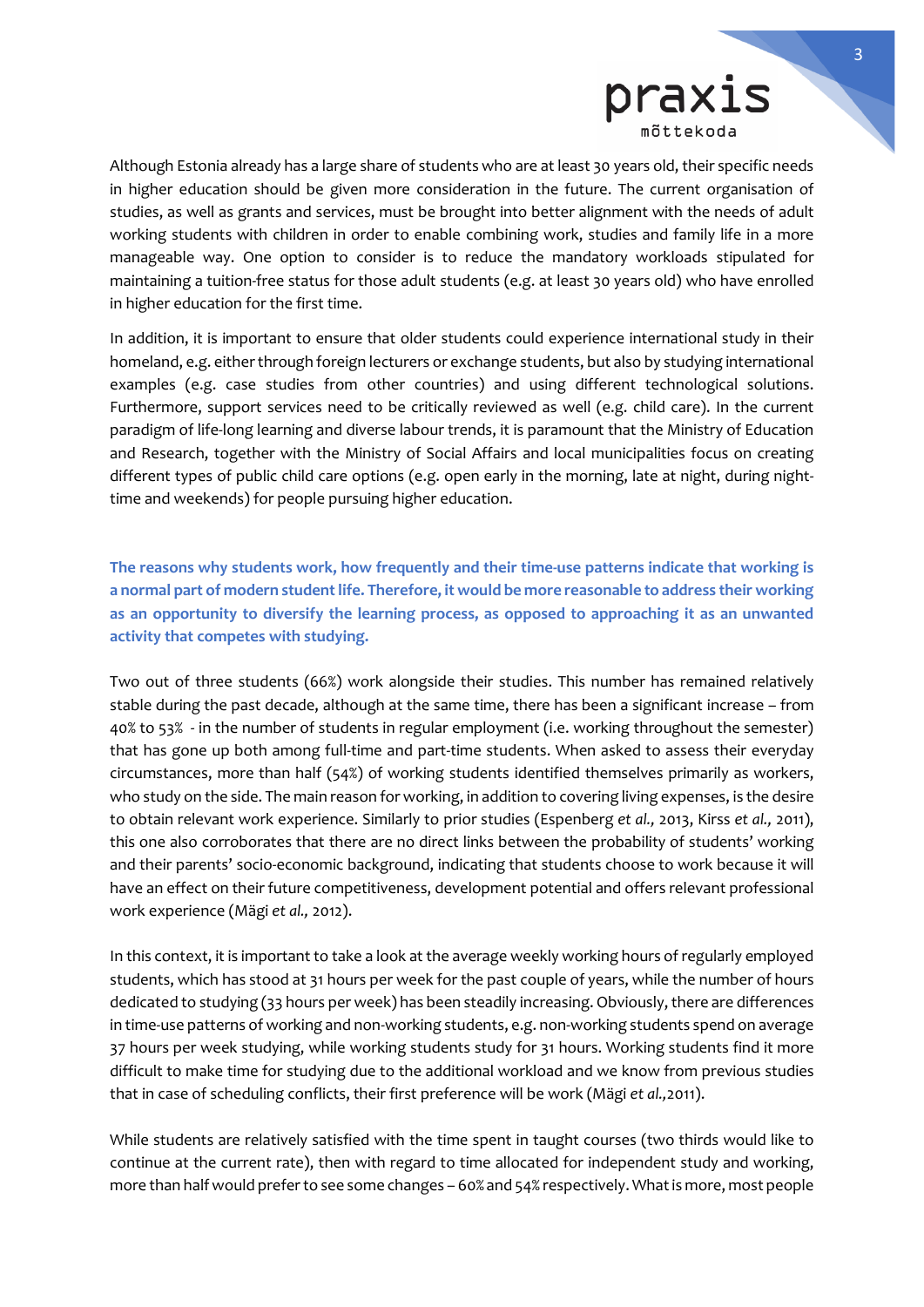

calling for changes, would like to dedicate more time to both of those activities (39% and 35% respectively), indicating that more than a third of students want to work even more. Increasing demand for a competent workforce and rising median wages are attracting increasingly more students, meaning that this trend will probably continue.

The increase in the number of students in regular employment, appreciation for obtaining work experience in the course of studies and increasing labour market demand indicate that it would be unreasonable to hinder students from working. Instead, we must find ways to combine studying and working in a way that would mitigate work related challenges; allow work to complement studies and students could apply at work what they have learned at school. The majority (61%) of students are of the opinion that the teaching staff is supportive of obtaining practical experience related to their field of study. At the same time, there is still room for improvement because 15% do not agree with this viewpoint and approximately 25% do not have a clear position on this matter.

If we approach working and studying as competing and even conflicting activities, it may lead to an increase of contradictory expectations among students, the teaching staff and the employers with regard to the quality of higher education. This, in turn, may have an impact on the number of students who discontinue their studies or do not graduate on time. Such measures as learning outcomes and accounting for previous studies and work experience as outlined in the national standard for higher education, already allow for organising studies in various ways, letting people combine work and studies both in higher education institutions and at work.

The public sector, higher education institutions and employers play an important role in contributing to the closer integration of work and studies that could, in turn, facilitate closer collaboration between higher education institutions and employers. Additionally, it could also help achieve the objectives outlined in several strategic documents (e.g. National Research, Development and Innovation Strategy 2014-2010; National Programme for Higher Education 2016-2019; National Programme for Developing the Internship System in Vocational and Higher Education, etc.). At the school level, the primary measures to better combine work and studies is to introduce a more flexible organisation of studies, integrating professional work experience into the study process and a thorough understanding of the student and their (work)experience in order to make the best of it in the learning process. Since the boundaries are blurring between work and study and also between different education sectors, the public sector must support the integration of work and studies by putting forward a clear message that working is a valuable part of a student's development and the learning process.

## **The results of the EUROSTUDENT survey point to the need to modify the terms and conditions for allocating needs-based support to students.**

In Estonia, national higher education policy has treated young students primarily as children who are still dependent on their parents, and as a result, all support schemes have been based on the assumption that students can lean on their parents for help and financial support during studies. This logic manifests clearly in the current needs-based study allowance system that automatically includes under 24-year-old students in their parents' household, disregarding actual circumstances, while EUROSTUDENT data reveals that this approach is not well-grounded.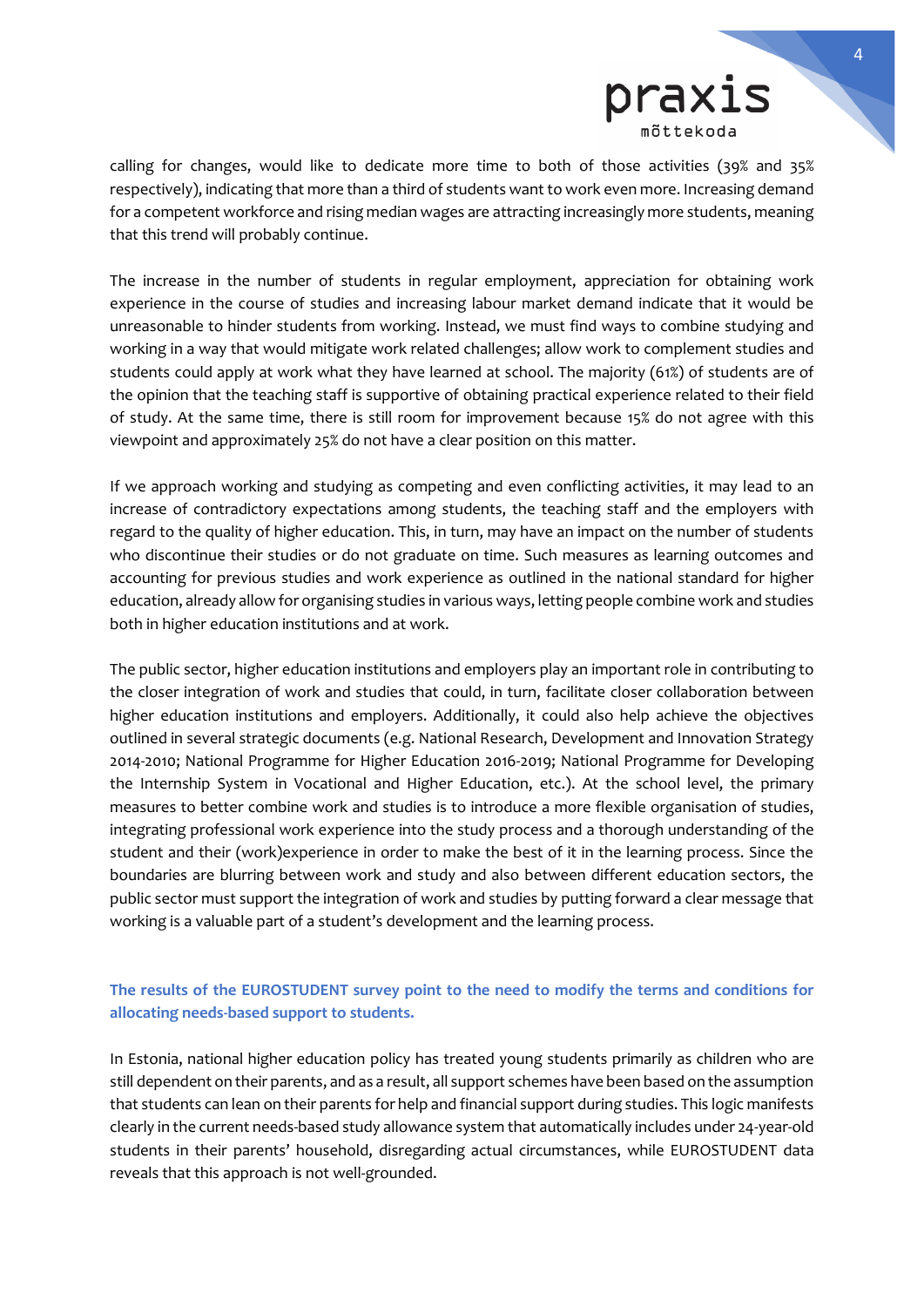

For under 25-year-old full-time bachelor and professional higher education students, the largest share of their income (50%) comes from their own salary and 31% is contributed by their family or partner (33% for students who do not live with their parents or relatives). More than half of the income of nonworking under 25-year-old first level students comes from their parents or partner (52%), while almost a third (29%) is from various support schemes, scholarships and study loans. Only 31% of students under 20 live with their parents or relatives, while for under 25-year-olds this number stands at 29%.

Regular employment is also an important indicator of student autonomy, alongside various housing alternatives and sources of income (e.g. 41% of students aged between 20 to 24 are in regular employment). 72% of these students have cited obtaining professional work experience as the main reason for working, 68% reported the need to cover living expenses and 34% stated that without steady employment they would not be able to afford academic studies. These results indicate that young people are interested in asserting their independence early on, and for them working is a means to cover one's expenses as well as to obtain professional work experience, and that should be taken into account in the next stages of developing the national student support system.

To sum up, survey data indicates that Estonian students are mostly responsible adults who are able to manage on their own and try not to rely on their families. They are not children still clearly dependent on their parents, as viewed by the national needs-based study allowance system. Therefore, it would be advisable to align the study allowance system with actual circumstances. The Estonian Ministry of Education and Research is already analysing the system of needs-based study allowances<sup>1</sup> and based on the results of this study it is a very welcome and necessary step.

## **Data on students in the field of education indicate growing challenges due to ageing teacher workforce.**

In Estonia, the teacher workforce is ageing and stands out among other OECD countries due to the fact that the teachers here are among the oldest – 47% of teachers are over 50 years old (OECD average 35%, 2017). The EUROSTUDENT survey indicates that there is no significant influx of young teachers to be expected because the students in this field of study are considerably older than in other fields. 42% of students in the field of education are 30 or older. Although it is a welcome development that refresher courses and retraining for teachers have been widely promoted across Estonia in recent years, it is problematic that this field of study is not very popular among younger students.

In addition, the data on the new generation of teachers is also troubling as these students stand out because of their somewhat lower interest in their field of study. If in other areas the interest in the field of study stands clearly above tuition-free study as a deciding factor in choosing the programme and the school, in education, the opportunity to study for free is deemed more important. 89% of students in this field indicated that this factor influenced their choice of field of study and school either to a large or even significant extent, while 83% stated that they chose this field of study because they found it interesting, which is a lower number compared to respondents in other fields. Furthermore, it seems

-

<sup>&</sup>lt;sup>1</sup> Main Activities for Academic Year 2017/2018. Estonian Ministry of Education and Research[. https://www.hm.ee/sites/default/files/2017-](https://www.hm.ee/sites/default/files/2017-2018-oppeaasta_tegevused.pdf) [2018-oppeaasta\\_tegevused.pdf.](https://www.hm.ee/sites/default/files/2017-2018-oppeaasta_tegevused.pdf)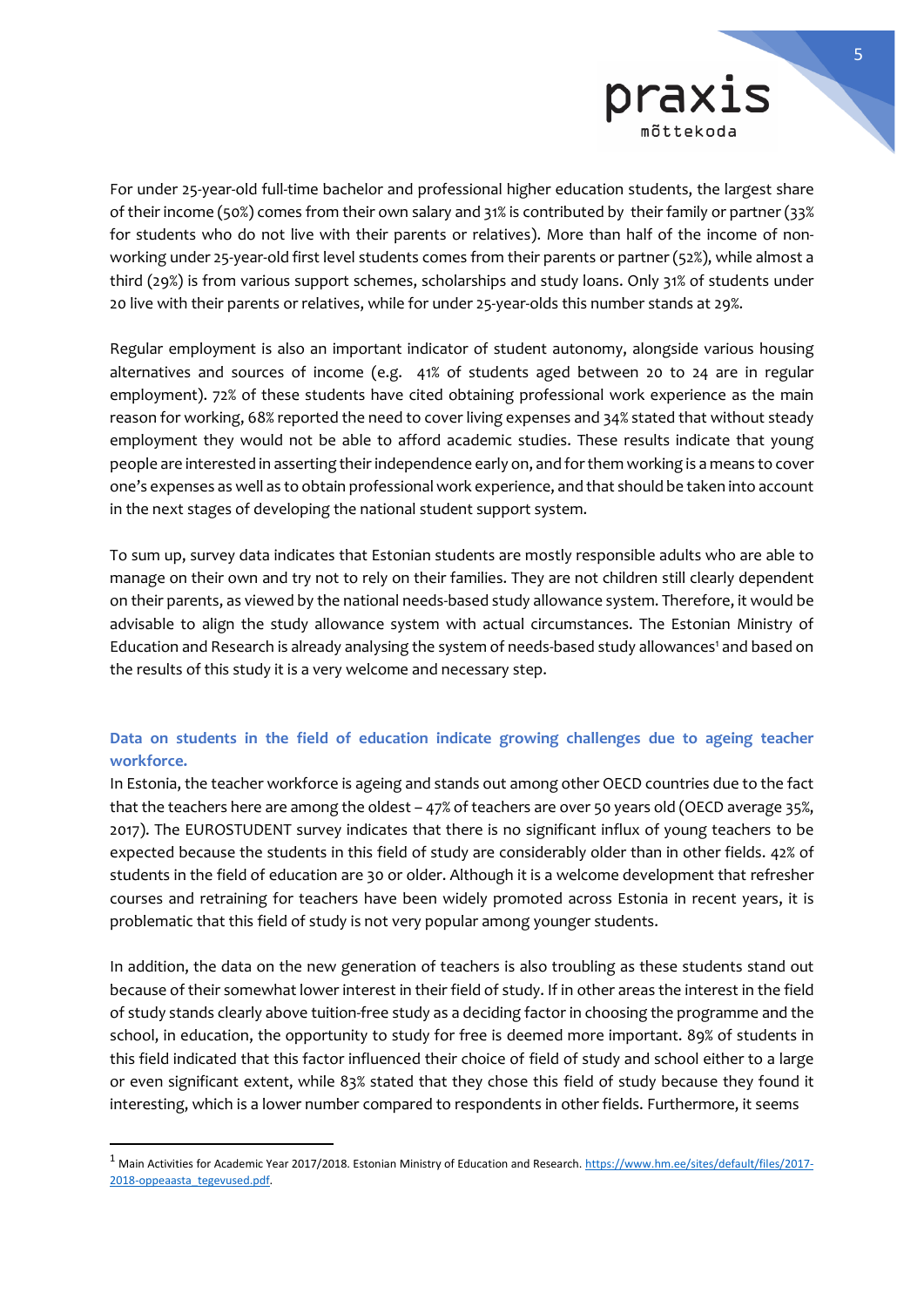

that lower interest in the field of study does not depend on the respondent's age – the possibility to study tuition-free was ranked as the most important deciding factor both for young applicants fresh out of secondary school as well as for older students who were already working in education.

67% of students are permanently employed in the education sector (average 53%) and the same share of students identify themselves primarily as workers, i.e. for most, studies complement their main activity. It is heartening that in this area work is closely related to the field of study (59% confirm that). The time-use patterns of working students in this field (18 hours spent on taught courses and 16 hours on independent study per week) is similar to the compound average time-use patterns of all working students (17 and 16 hours respectively); however, the reasons why they work, indicate that they usually have no other option. 85% of students in education claim that working is motivated by the need to cover living expenses (average 77%) and for 41% (average 31%) the reason is the need to support other family members financially.

Considering that students in education rate their family's economic situation as poor more frequently than others (in addition, their parents are to a large degree without higher education), they inevitably find themselves in a situation that makes it difficult to focus on studies, which, in turn, may probably impact the efficiency of their studies. For example, the field of education has the largest proportion of students that would like to spend less time working; on the other hand, this group has the smallest share of students who would like to dedicate more time to independent study. It is also important to note that, compared to others, students in this particular field are the most satisfied with the quality of teaching, although they are much less satisfied with organisation of studies and timetables.

In summary, in the field of education, it is critical to make curricula more attractive in order to draw young and talented people (e.g. use "Teach For All"/"Noored kooli" as an example), and on the other hand, offer these students, due to their socio-economic background, more targeted grants in order to help them focus more on their studies (e.g. support to cover living expenses).

**The attitudes and behavioural patterns of students in the field of arts and humanities seem inconsistent in light of future developments of the labour market and their subsequent management.** Based on the EUROSTUDENT survey data, students in the field of arts and humanities are characterised by minimal future-orientation when choosing the field of study and school, e.g. only 32% considered future employability when making these decisions (the compound average for all students is 57%). Additionally, they do not rate their current studies favourably in terms of future usefulness in the labour market. Less than a half (41%) of arts and humanities students think that they will be well or very well prepared for entering the labour market after graduating (the compound average for all students is 62%). This is undoubtedly related to the nature of this field of study and has to do with lack of specific prospects in the labour market.

The fact that there is little demand in the labour market for people with this educational background, puts these students in a difficult position. Latest surveys indicate that arts and humanities graduates are relatively most likely to have low wages. For example, in 2015, the average monthly salary for arts graduates was €872, and €1005 for humanities graduates, which is almost two times less than made by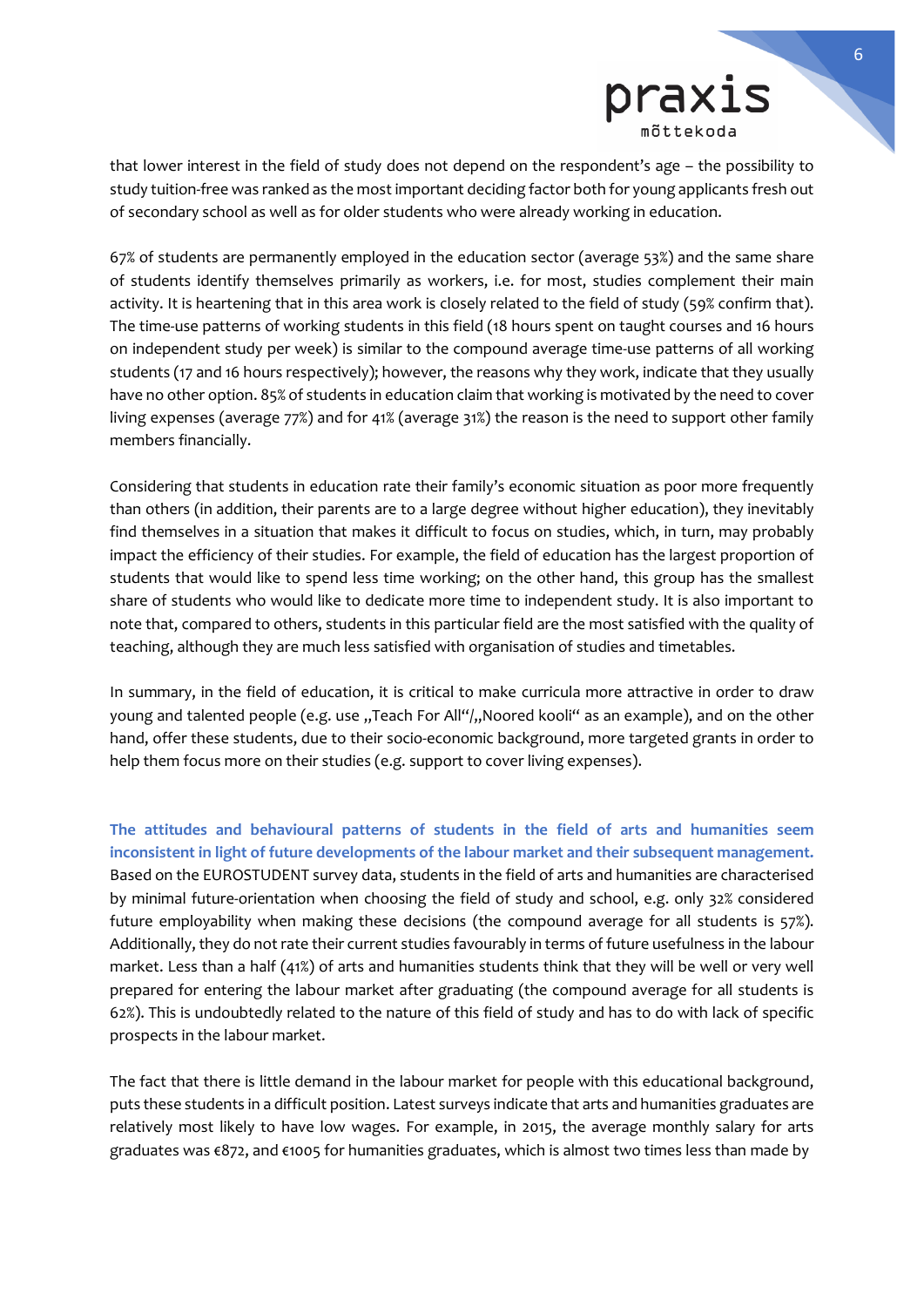

top earners among ICT graduates (Leppik, 2017). What is more, graduate surveys (Ernst & Young, 2017) indicate that also their job search takes relatively longer (9% are still looking a year after graduation) and their current jobs have more frequently little or nothing to do with their field of study (36% were employed in such positions).

These students are more often able to rely on their families for financial support during studies, e.g. 40% of income is received from their family or partner, they also live with parents or relatives more than on average, and are more often from families with higher education. In addition, they work much less during studies than an average student; their subsequent outlook in the labour market is complicated and they may remain dependent on support from other family members. However, they stand out from other students in terms of greater international mobility, having temporarily studied abroad more often than others (13% vs Estonian average 7%) and this group also has the highest share of students who plan to study abroad. In general, students rate financial expenses as the most serious obstacle to studying abroad, but the better socio-economic background of arts and humanities students may be one of the reasons enabling them to be more internationally mobile.

The minimal demand in the labour market for humanities and arts graduates is probably the reason why many of them wish to pursue higher education in an additional field or are compelled to do that. For example, in 2015, 21% of arts and humanities graduates indicated that they are in the process of obtaining another degree or are planning to do so (Ernst & Young, 2017).

## **Responses from students in integrated bachelor and masters studies reflect the need to update curricula or certain elements in order to align them with students' needs, expectations as well as internationalisation objectives outlined in the national higher education policy.**

Students in integrated bachelor and masters studies stand out in the EUROSTUDENT survey in several important aspects. This group has the smallest share of working students (51% *vs.* compound average 66%), while their jobs is more frequently related to their field of study (71% *vs.* 56%). Among this group, the most common reason for working is to obtain professional experience (74%). They also spend the most time on studying, especially compared to the average student (42 *vs.* 33 hours per week) and the least time on work (26 *vs.* 31 hours per week). Furthermore, they identify themselves primarily as students who also work (75% *vs.* 46%). At the same time, more commonly than their peers, they are interested in dedicating more time to work and independent study and less on taught courses. This indicates the need to increase independent responsibility for these students, which would, in turn, allow for more flexible study arrangements and improve integration of work and studies.

In assessing the overall study process and methods, this group is considerably more critical than others. It is also worth noting that among students who have interrupted their studies for more than two semesters, a third of students in integrated studies listed lack of motivation as the main reason.

At the same time, this group is more enthusiastic than others about short-term studies abroad, e.g. more than a quarter (28%) plans to do that during their studies. For this group, the main obstacle lies in the difficulty of integrating foreign studies into the structure of their curriculum back home. They highlighted that it is difficult to align studies abroad with their school curriculum (47% sees it as an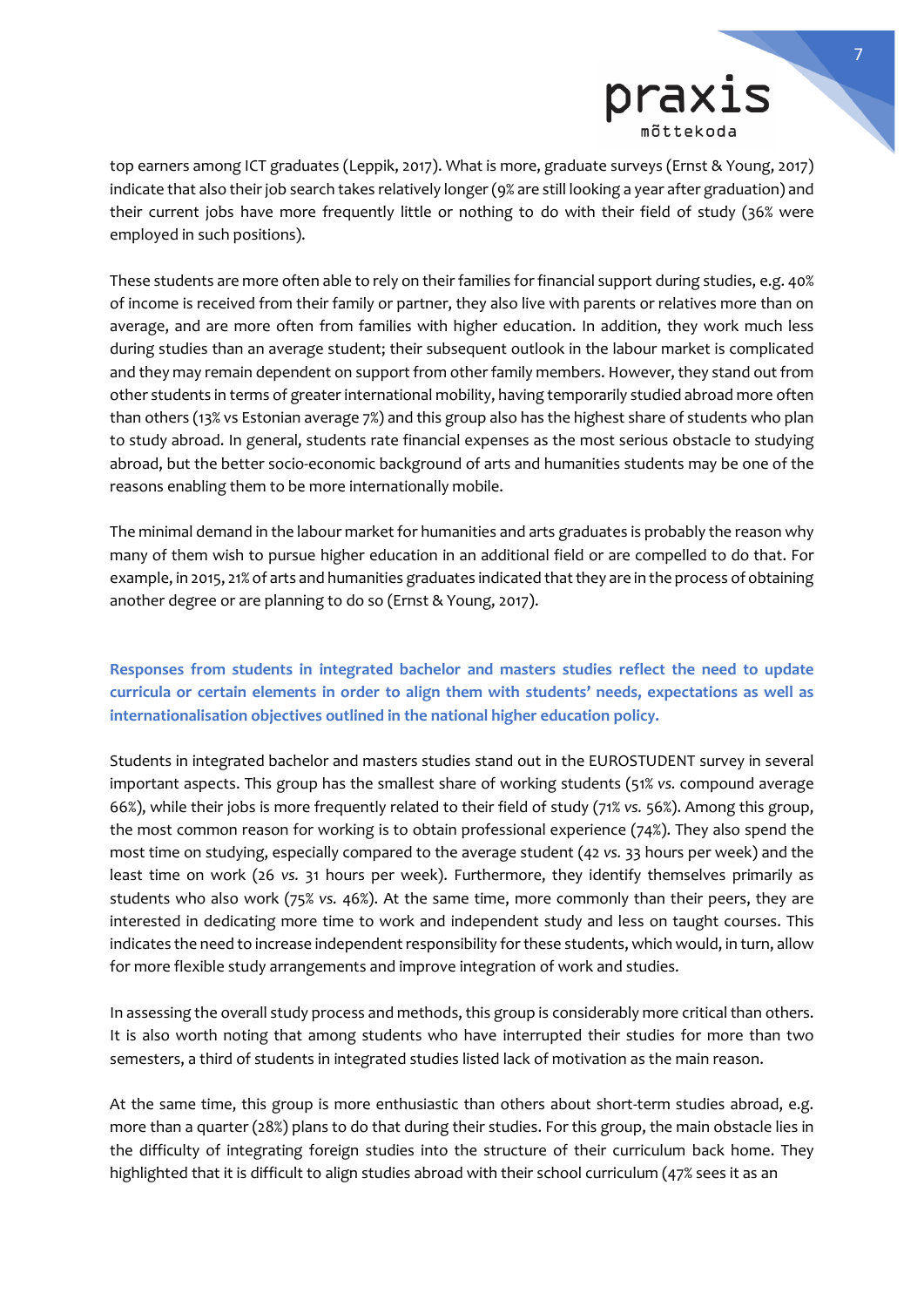

obstacle *vs.* the average for all students is 24%). Additionally, they feel insecure about recognition of results achieved abroad, e.g. transfer of credits (41% see it as an obstacle *vs.* the average for all students is 20%).

In the case of students in integrated studies, the main takeaway is that although this group is very enthusiastic about short-term study abroad and not worried about possible job loss (64% did not see it as an obstacle), the process is nevertheless complicated. Given the internationalisation objectives outlined in national higher education policy, including the focus on international mobility of students, the curricula must be reviewed to offer more flexibility, e.g. relaxing the requirements for attendance of taught courses as this could potentially boost greater mobility and maintain study motivation.

**Students enrolled after the higher education reform in 2013 do not significantly differ from students that started before them. The EUROSTUDENT survey data does not allow for separate evaluation on the effects of the reform; however, the data does provide an opportunity to observe certain developments in the student body.** 

When comparing students under the age of 25 who started full-time studies at the first level of higher education (i.e. professional/applied higher education, bachelor studies) before and after the higher education reform that entered into force in the 2013/2014 academic year, the EUROSTUDENT survey data does not indicate significant differences in their backgrounds, needs or behaviour. There has been a slight increase in the share of students whose parents have higher education (59% among those enrolled before the reform and 65% for after). At the same time, there has been a slight decline in the number of kids who consider their parents to be in a poor socio-economic situation (19% among those enrolled before the reform and 15% for after). However, the latter trend may be due to general improvement of living standards.

There have not been any significant changes in the role of family support to students, i.e. the financial aid received from family or partner has remained the same for both groups (32% of monthly income for those enrolled before the reform and 34% for after), the share of students living with their parents is also the same (34% and 32% respectively). There are also no changes in the share of students who work, i.e. before the reform 50% of students were employed, after the reform this number stands at 48%. The reasons for seeking employment also remain the same due a great extent, i.e. mainly to cover living expenses and/or obtain professional work experience.

Although the weekly average for time spent studying has not changed, there are significantly more students among those enrolled after the reform who would like to dedicate more time to independent study. Additionally, those enrolled after the reform identify themselves more commonly mainly as students who work, and there has been a considerable drop in the share of students who see themselves mainly as workers who study. This is a landmark shift, especially considering how many students combine full-time work and studies, and must, in certain situations (e.g. scheduling conflicts), choose between one or the other. Identifying primarily as students, may give rise to prioritising studies and thereby improve the quality of learning.